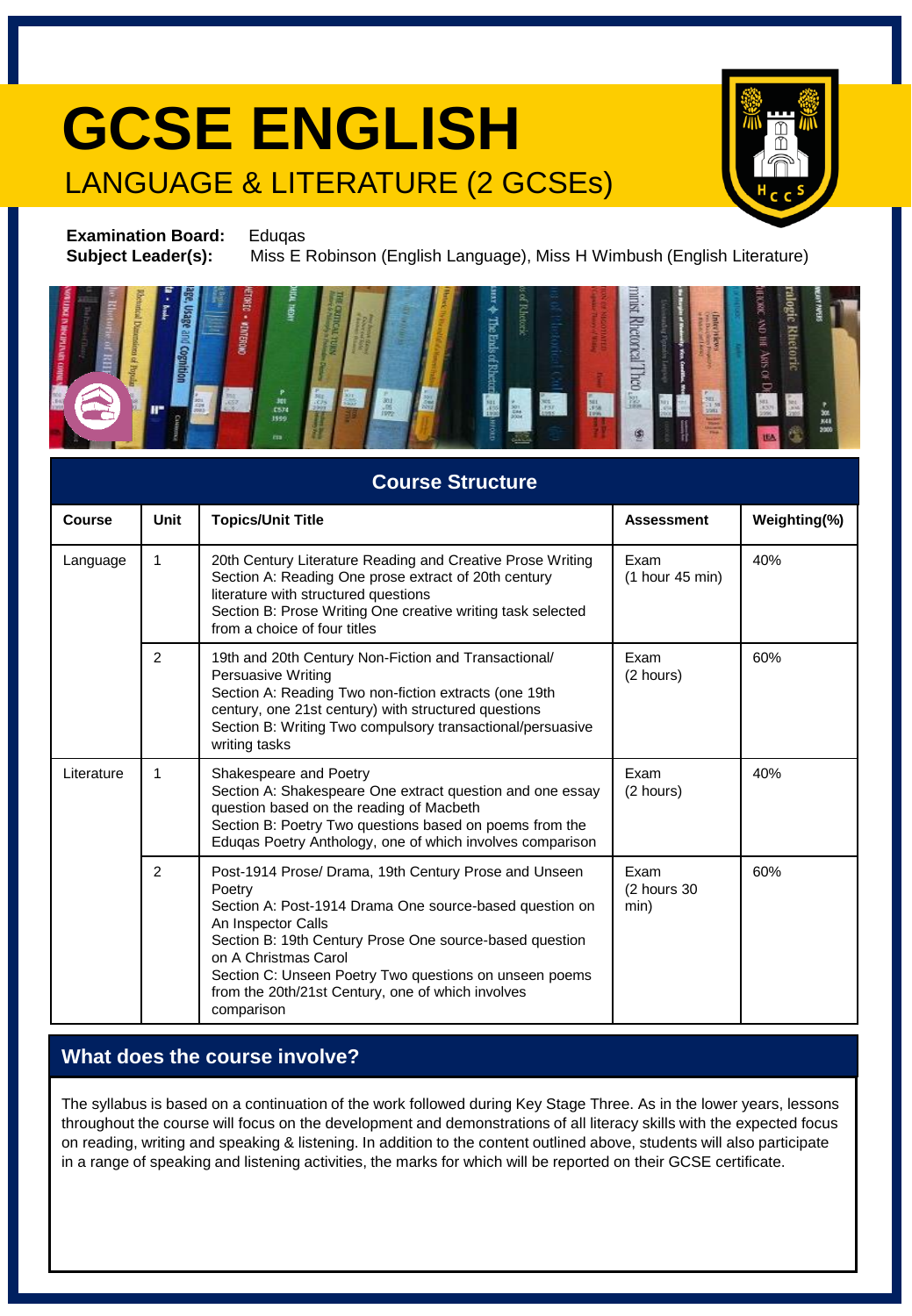### **Further Study/Employment Prospects**

Effective communication skills and the ability to understand the nuances of language, both in written and verbal form is an integral part of everyday life. These key skills will be transferred to any further studies and employment.

Popular careers among English graduates include:

- Journalism
- Media and the Creative Arts
- Law
- Teaching/Lecturing
- Publishing
- Marketing

#### **Skills you will develop**

Throughout the course students are encouraged to develop:

- A confident understanding of the spoken word;
- An ability to participle actively in a variety of activities, matching style and response to audience and purpose;
- The capacity to read, understand and enjoy, and respond to all types of texts;
- A competent ability to convey meaning through writing, using appropriate language structures;
- A recognition and appreciation of the different ways that writers achieve their effects.